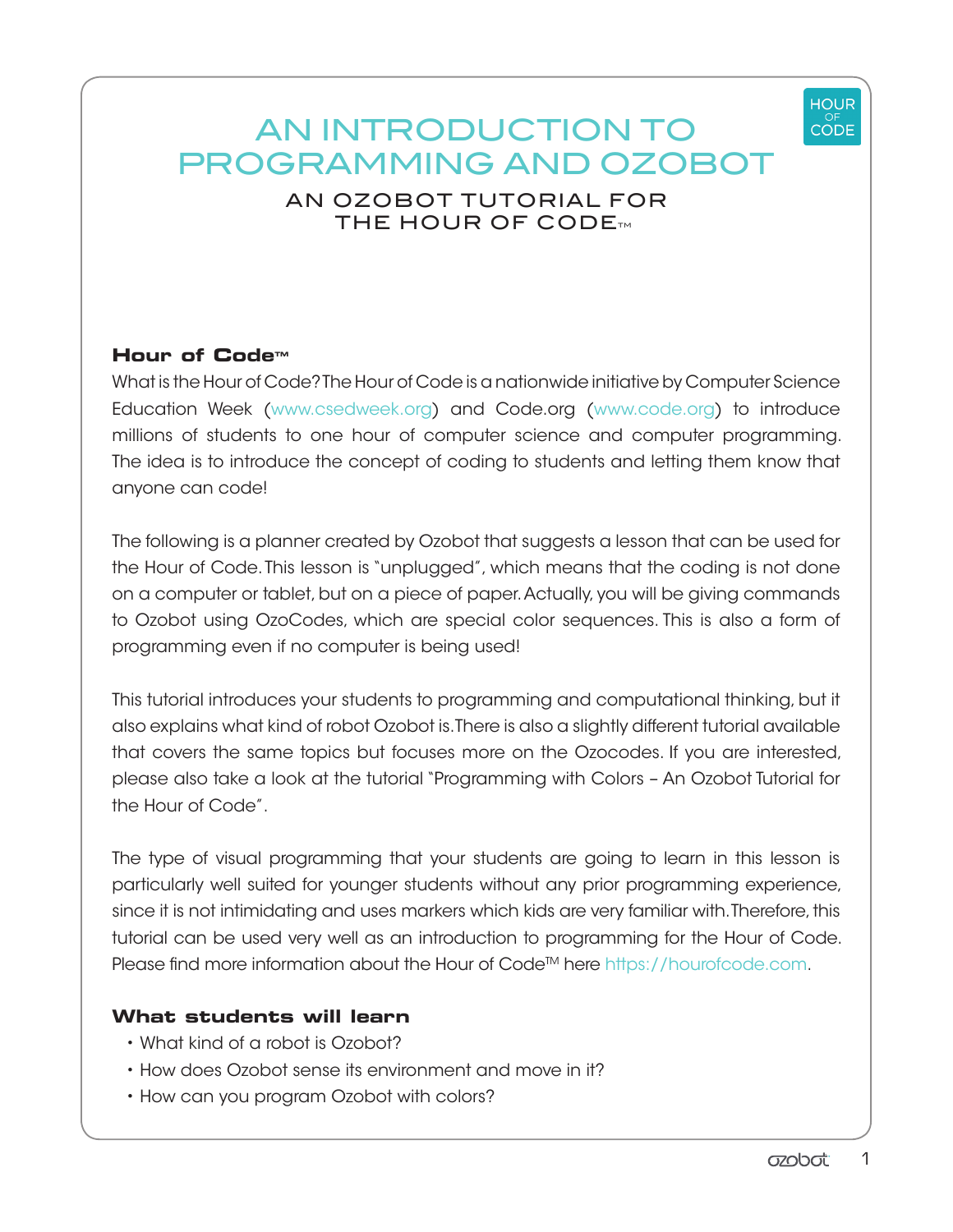## **Topics**

- Robotics: line following and color sensing
- Physics: optics
- Computer science: visual coding and computational thinking

## **Prerequisites**

No programming experience or knowledge of Ozobot is required.

## **Maze challenge**

Use visual codes to navigate paths to deterministically arrive at the finish point.

## **Real-life connection**

Examples of other line-following robots and their industrial and commercial applications

## **Common Core Standards**

CCSS.MATH.PRACTICE.MP1 Make sense of problems and persevere in solving them. CCSS.MATH.PRACTICE.MP5 Use appropriate tools strategically. CCSS.MATH.PRACTICE.MP7 Look for and make use of structure.

ISTE 1.c – Use models and simulation to explore complex systems and issues 4.b – Plan and manage activities to develop a solution or complete a project 6.a – Understand and use technology systems

## **Age/Grade level**

Grades K-12

## **STEM topics**

- inter-disciplinary: robotics, physics and math come together to create a line-following robot
- computer science: use visual codes and computational thinking to program the robot

## **Grouping**

Lessons can be done individually or in groups of two or three students.

#### **Materials**

- Ozobots (1 per group of about 3 students), charged
- Blank white paper, a few sheets per group
- Markers in colors black, red, blue and green (we recommend you use Ozobot markers.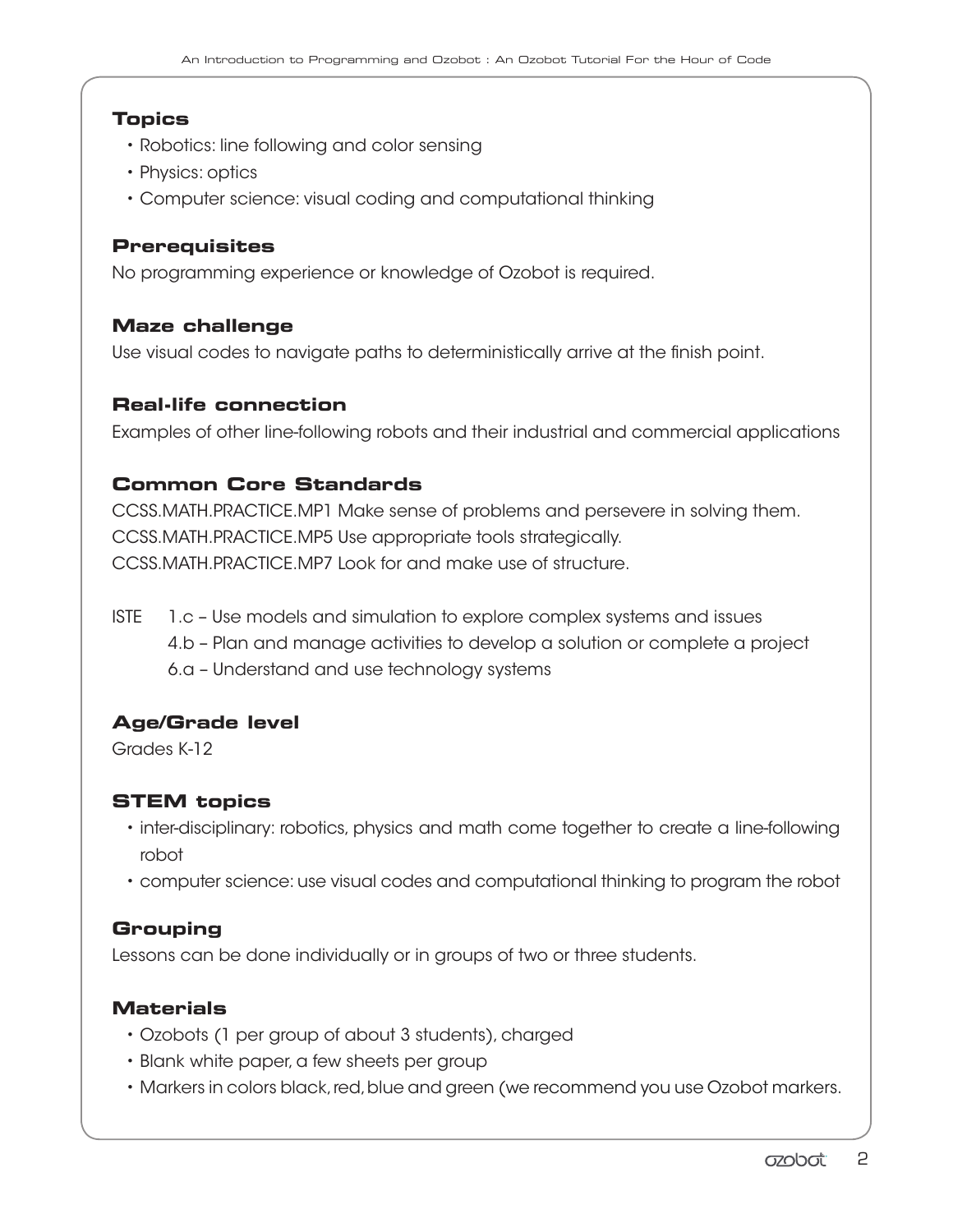Alternatively, choose Sharpie's wide chisel tip or Crayola classic markers), one set per group

- Printouts #1-3, one each per group, but have a couple of extra copies of #1 and 3 in case students make a mistake
- Printout of OzoCodes reference chart (http://files.ozobot.com/stem-education/ozobot-ozocodes-reference.pdf), one per group
- Printout of Ozobot Tips sheet http://files.ozobot.com/stem-education/ozobot-tips.pdf, one per group
- Optional: printout of lesson plan, one per group, if students are learning self-guided

## **Estimated duration**

1 hour, can be extended to two class sessions

## **Tips**

For more info on how to plan your event for the Hour of Code, please take a look at the Hour of Code website https://hourofcode.com/how-to/events.

You can also sign up your event there. Other great pages to help you plan are:

https://hourofcode.com/how-to

https://hourofcode.com/promote/resources

## **Beyond this Lesson**

After completing this lesson, students should be comfortable programing Ozobot with markers, lines, and OzoCodes. As the next step, you may want to do another lesson using the OzoCodes. You can see all of these lessons in the OzoCodes section of the Ozobot Lesson Library here http://portal.ozobot.com/lessons/list/ozocodes.

## **Contact**

Please contact us at ozoedu@ozobot.com with any question about Ozobot or this lesson plan.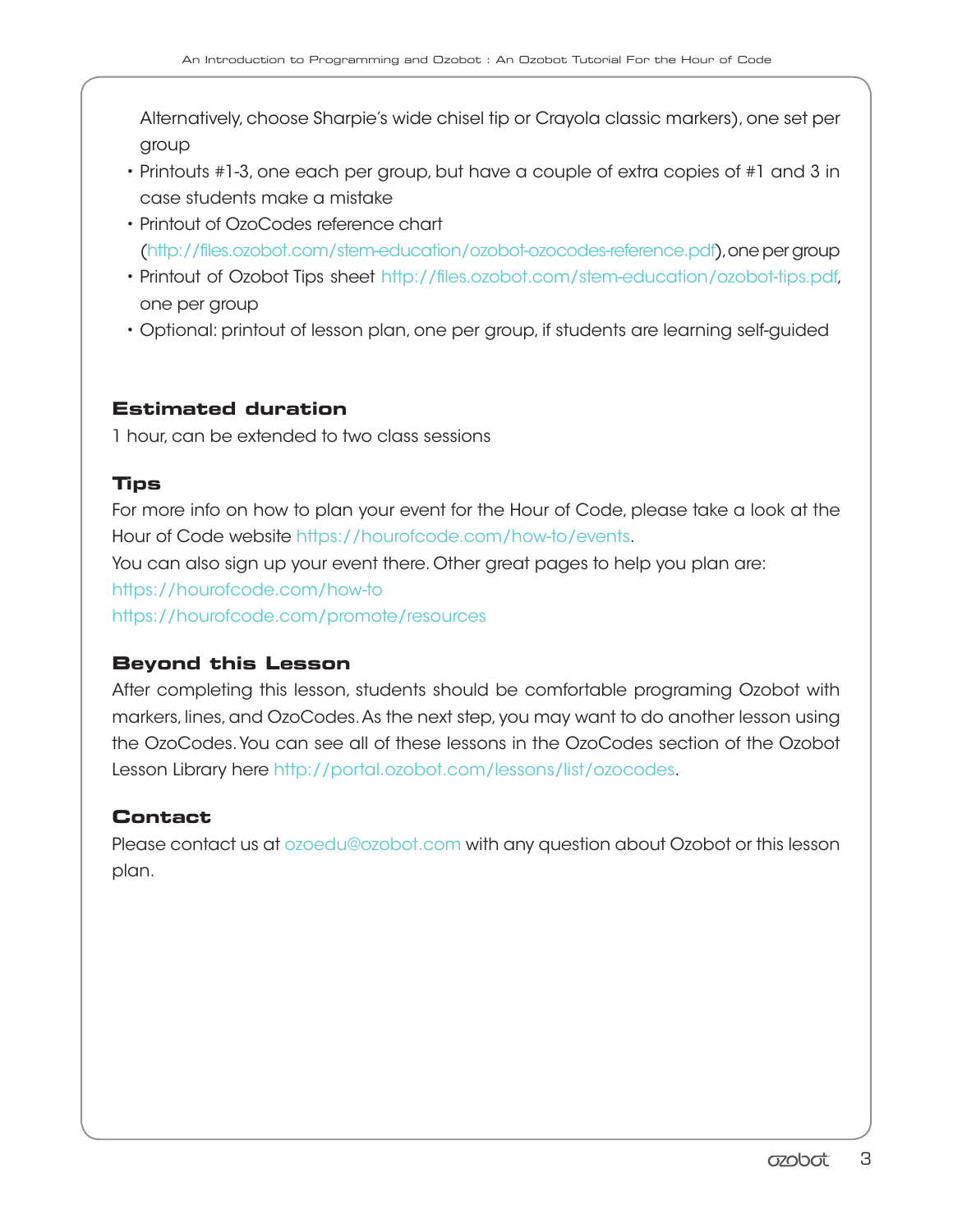# LESSON

## **1. Introduction to Coding**

*"How many of you have heard of computer code? Today we are going to learn what coding is, and actually program a robot to move a specific way!"*

- 1. As a class, brainstorm the steps for arriving at and crossing an intersection in a car. a. Start by allowing the kids to come up with ideas without input from you.
	- b. Write the steps on white board, cards or paper strips so they can be moved around and edited instructions inserted.
	- c. As the steps develop, question the students so they see where the steps need to be more specific. Add details to the instructions.

2. Show video: https://www.youtube.com/watch?v=THOEQ5soVpY about "What is coding?", or any of the inspirational videos from the Hour of Code website https://hourofcode.com/us/promote/resources#videos.

## **2. What is Ozobot?**

*"We are going to learn how to program the robot Ozobot. But first we have to learn a bit more about this robot. What can it do and how does it work?"*

Ozobot is a miniature robot, the smallest of its kind, and there are a lot of things Ozobot can do. Ozobot's most basic ability is following lines. You can draw a line, place Ozobot on it and it will follow the line.

# Draw a black line (1/4", 6mm in width) on a white piece of paper. Turn Ozobot on by pressing the button on the side. Place Ozobot on the line.

## **How does this work?**

Turn Ozobot over and see what's underneath. On the bottom, you can see 5 openings with lights shining out of them. An optical sensor lives in each of these openings. These sensors are Ozobot's eyes. Each of the sensors sees how bright the paper underneath is. This way, Ozobot can see where the white and where the black parts are and therefore knows where the line is.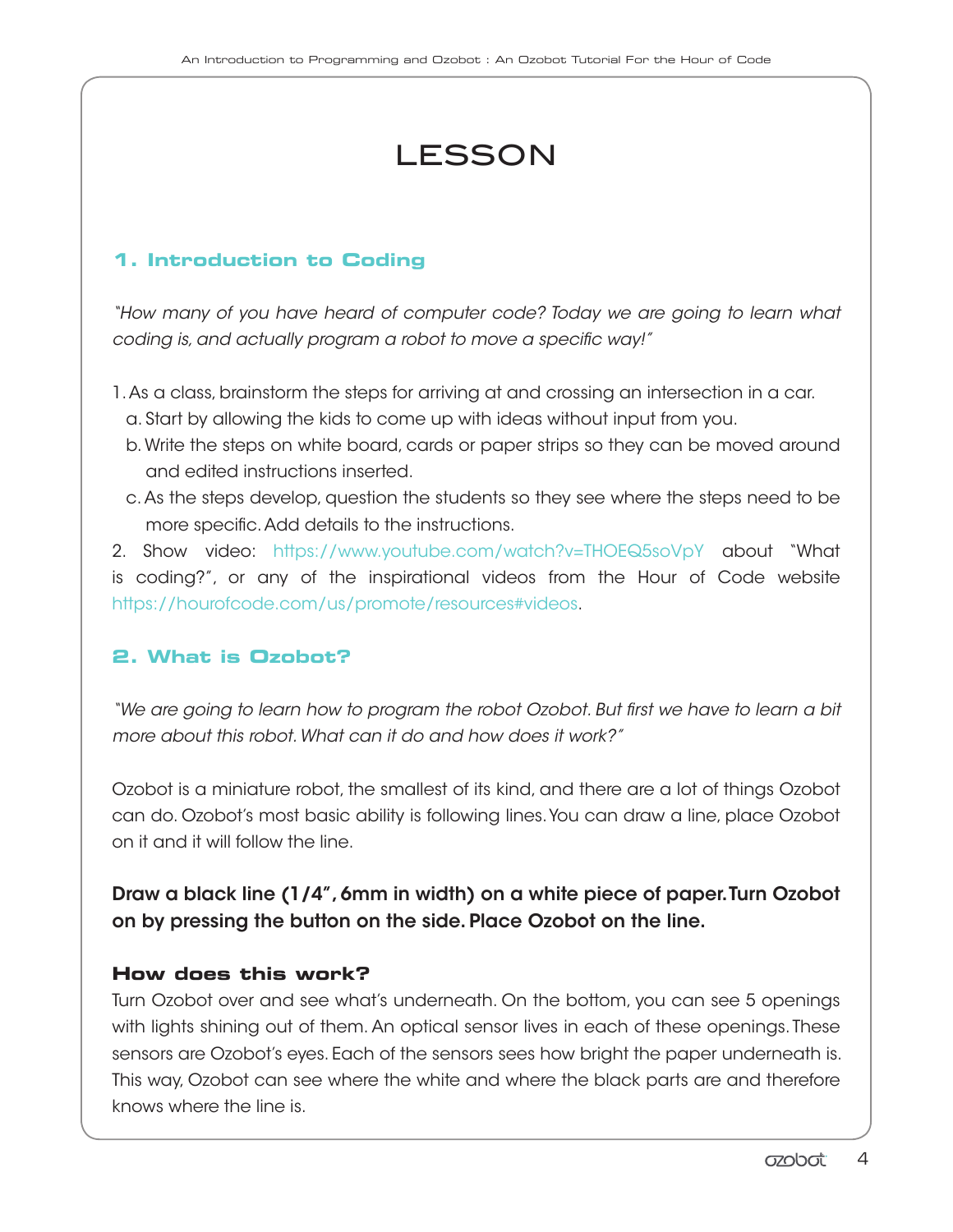## **3. How to take care of Ozobot**

It may happen that Ozobot starts behaving strangely. For example, Ozobot may stop to be able to follow lines. To prevent this from happening, do the following maintenance every time you start playing with Ozobot or whenever you change your location or type of paper:

## **1) Calibrate**

What does this mean? Ozobot's "eyes" (the sensors) are very sensitive to the surrounding light. So much so that, if the paper changes or if you go closer to the window, it affects how Ozobot sees what's underneath. To let Ozobot know what its surroundings are, you need to calibrate:

## **Use the Ozobot Tip Sheet and follow the instructions to calibrate your Ozobot.**

After calibrating, Ozobot knows how dark the black lines are, how white the paper in the background is and how much light is in the room.

Sometimes, calibration alone is not enough and you may want to:

#### **2) Clean the wheels**

Ozobot is very small, so just a bit of dust or grease can get into the drivetrain. It's like driving through a dirty, muddy field with a car. You would certainly want to give the car a good cleaning afterwards. But don't try to clean Ozobot with soap and water, this would most certainly break Ozobot. Instead, take a clean white sheet of paper and move Ozobot's wheels gently back and forth on the paper. Done, Ozobot's wheels are clean!

Lastly, you will have to charge Ozobot periodically: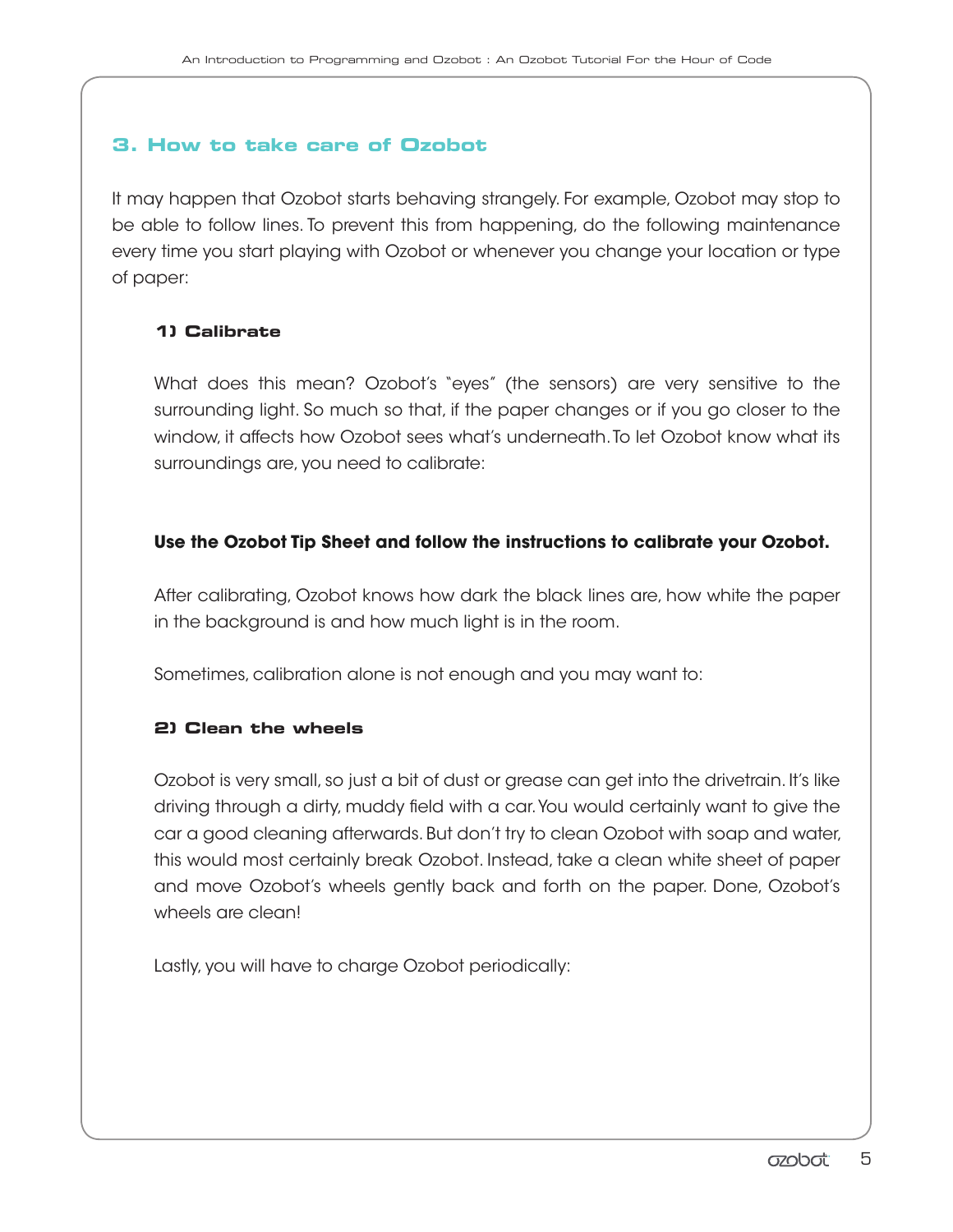#### **3) Charge the battery**

Ozobot's motor is fueled by a tiny battery, much like cell phones, but smaller. If Ozobot blinks red, then the battery needs charging very soon. Plug the special USB cable to a computer and plug Ozobot to the cable. When the battery is almost charged fully, Ozobot starts blinking green. Ozobot shows a solid green light when the battery is completely charged.

## **4. Ozobot can see colors**

Continue drawing lines with different color segments: blue, green, red. Let Ozobot drive on these lines and see how Ozobot reads those colors and the LED in Ozobot's dome shines in that color.

#### **How does it work?**

The middle sensor is actually a color sensor. It can detect red, green and blue colors. And, since every color can be mixed using these three colors, Ozobot can see all of them.

## **5. You can give commands to Ozobot.**

You can give Ozobot commands by using colors.

Use printout #1: In any of the slots, mark (blue, black, blue) and (red, black, red) and (blue, green, blue). Place Ozobot on the line and see how Ozobot understands the colors.

What you drew on the paper are codes that Ozobot can understand. As Ozobot drives along the line, Ozobot sees the color sequence red black red. Ozobot has been programmed at the factory to know that this means: "drive slowly". As you have probably seen by now, the other codes mean "fast" and "turbo speed".

There are many different other codes that Ozobot knows. Take a look at the OzoCode reference chart to see some of them.

Optional: on a piece of blank papers, try out some of the codes. Make sure to draw a black line before and after each code. For more tips, please see the "Ozobot Tips" sheet .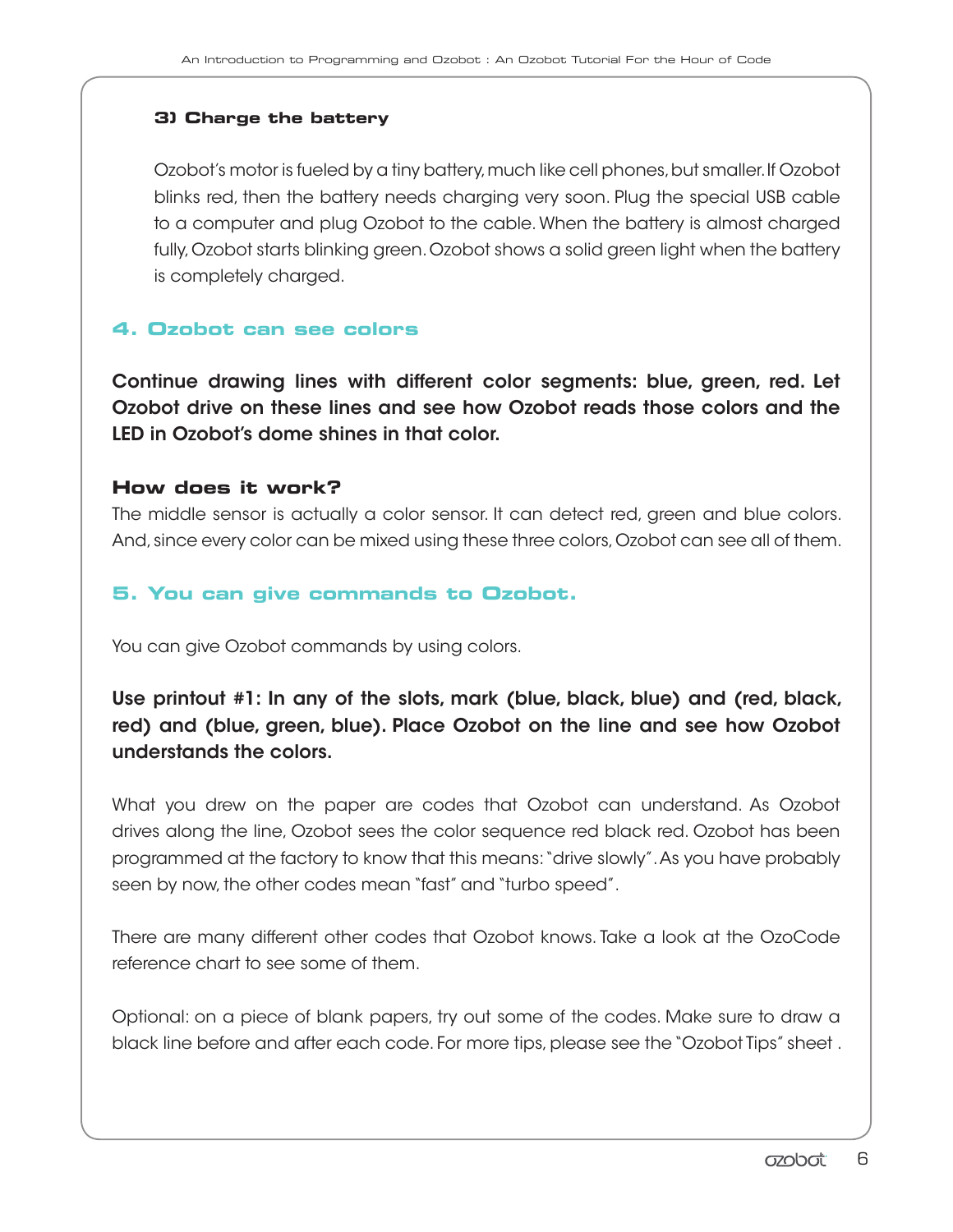## **6. Order does matter**

# Use printout #2: Place Ozobot onto the track at any point and observe which movements Ozobot reads.

These 4 codes are the different "cool moves" from the OzoCode reference chart. Notice that the code for "Tornado" is the reverse of "Spin" and "Zigzag" the reverse of "Backwalk". And you can see on the track how it works: if Ozobot reads the code (red, green, red, green), then Ozobot does the tornado move. Now, if Ozobot sees the code with the colors reversed (green, red, green, red), then Ozobot spins.

Some codes are symmetric, for example "Slow" or "Fast", so it doesn't matter if Ozobot reads them from left to right or right to left. But many codes are not symmetric, like the ones you have just tried out. Make sure that you rotate them according to how Ozobot reads them. All codes on the reference chart are oriented to be read from left to right.

## **7. Are there other line-following robots?**

Yes, a lot of line-following robots are used in factories, warehouses, hospitals and even restaurants! Some of the earliest Automated Guided Vehicles (AGVs) were line following mobile robots. They might follow a visual line painted or embedded in the floor or ceiling or an electrical wire in the floor.

The first AGV was invented in the 1950s and at the time it was simply a tow truck that followed a wire in the floor. Today, AGVs are used in nearly every industry: transporting materials for assembly lines, products in warehouses, but also food in restaurants or medicine in hospitals.

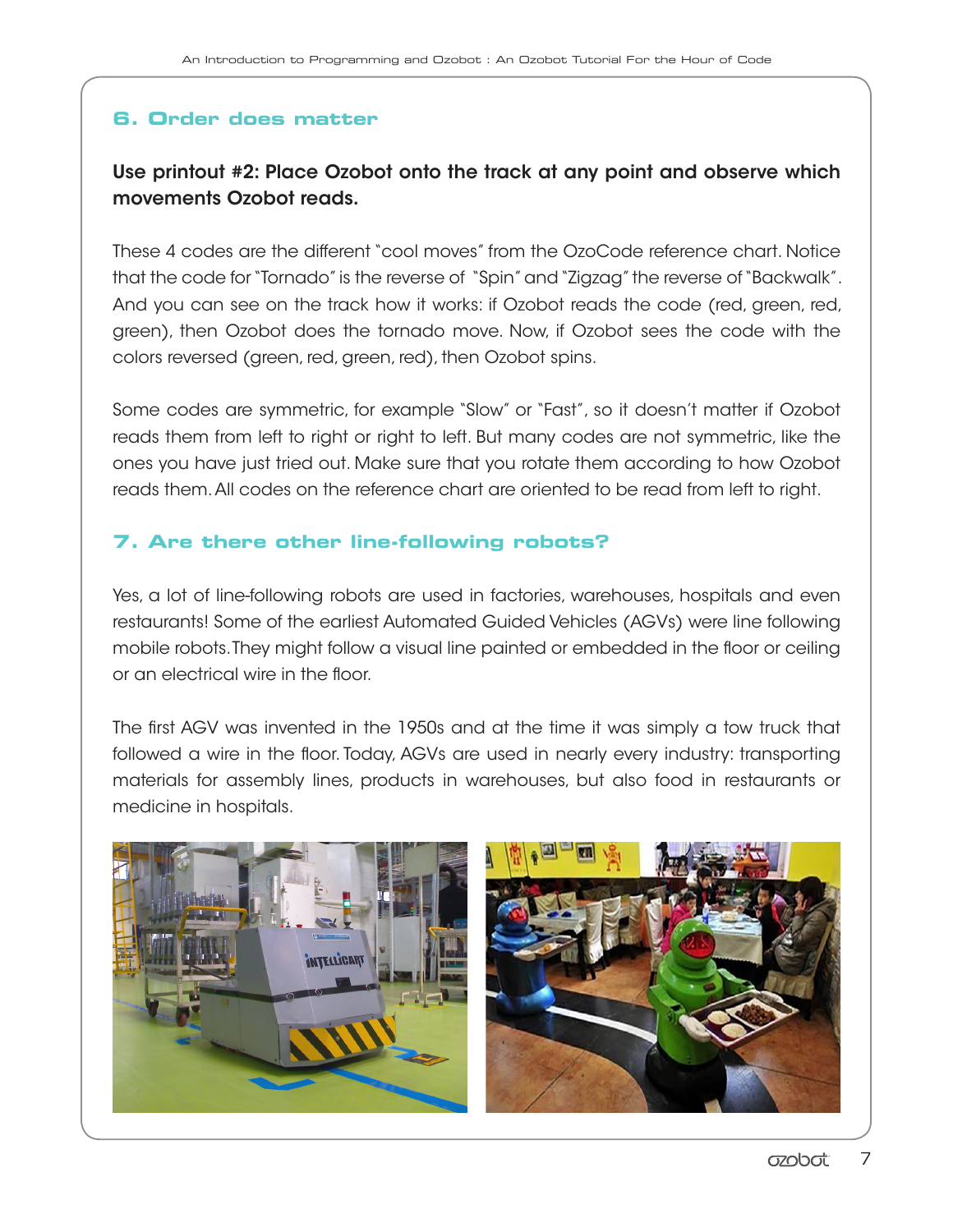#### **Maze Exercise**

To review everything we learned today, take a look at the handout #3.

Can you help Ozobot find the way to the shop across the river? On the right is your house and Ozobot needs to take you from the house to the shop. But Ozobot might end up at the river with no place to go. So it is up to you to guide Ozobot with the help of codes. Make sure that when Ozobot starts at home, Ozobot always arrives at shop.

To accomplish this, fill in the codes on the bottom left of handout #3 into the empty spaces on the road. You have to use all codes, but you can use each of them only once. Once you have filled in all spaces, turn Ozobot on and place Ozobot on the line at the "Place here" marker. Does Ozobot arrive at the shop? Repeat this a couple of times. If you found you have made a mistake, take another copy and fill in the codes differently.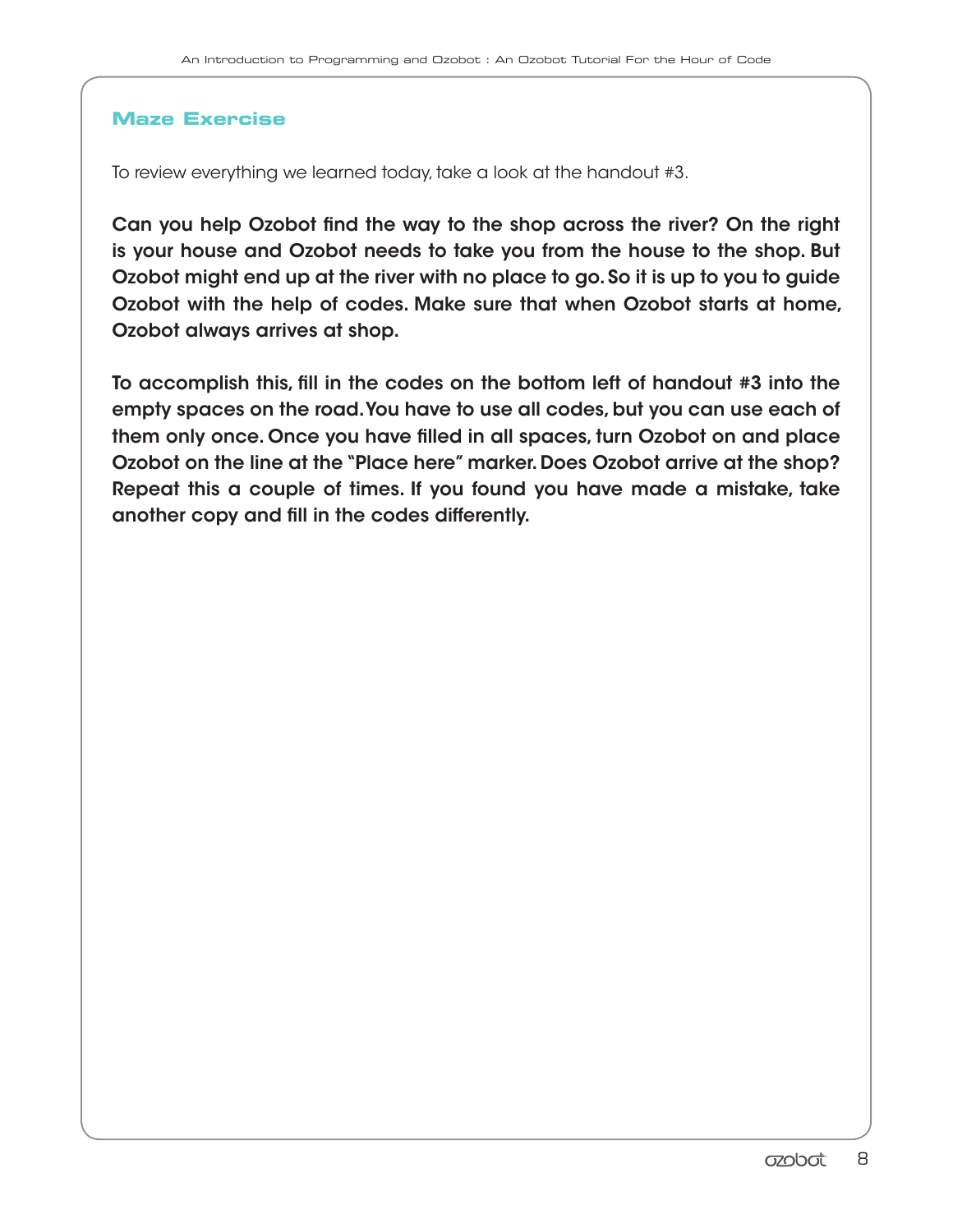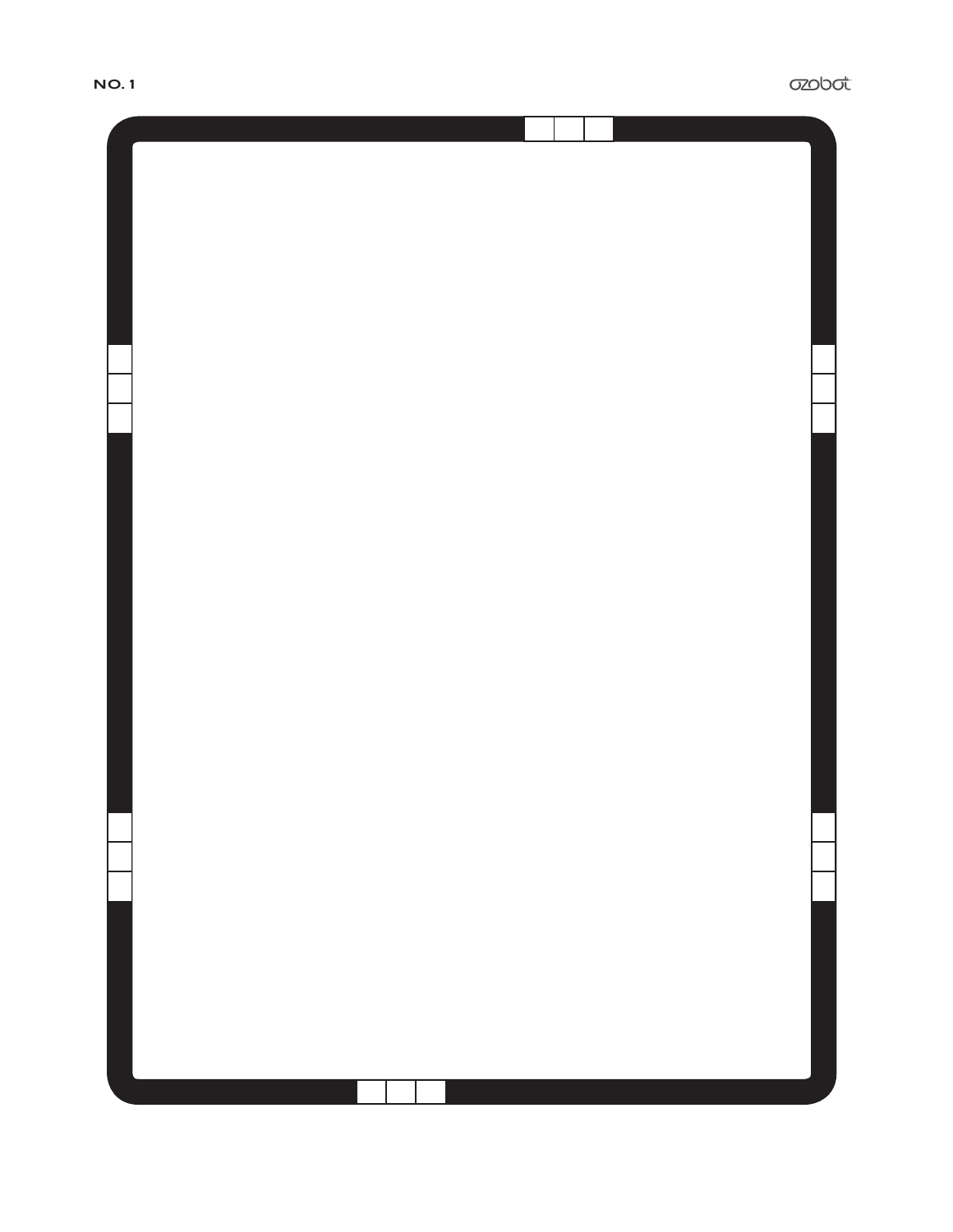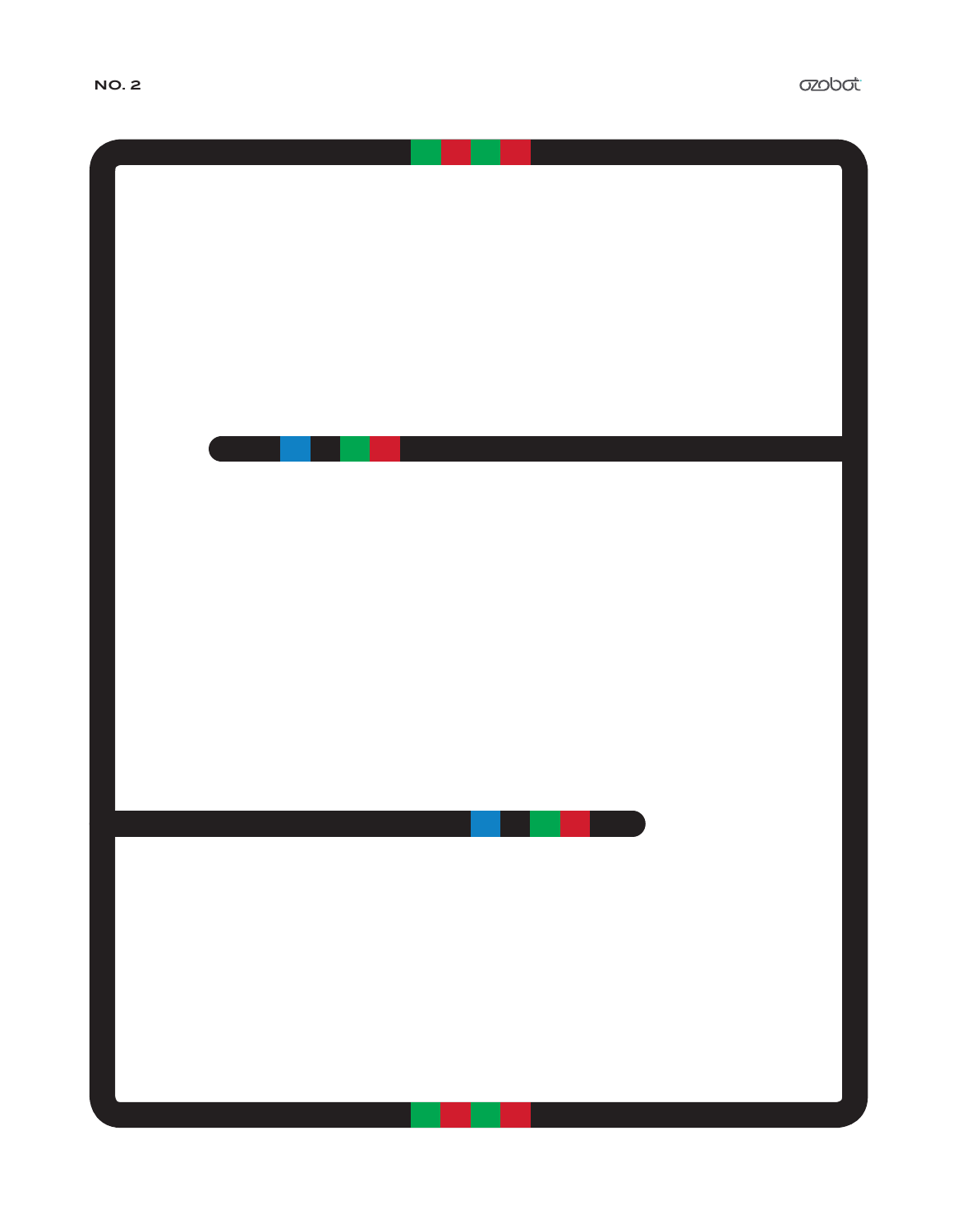